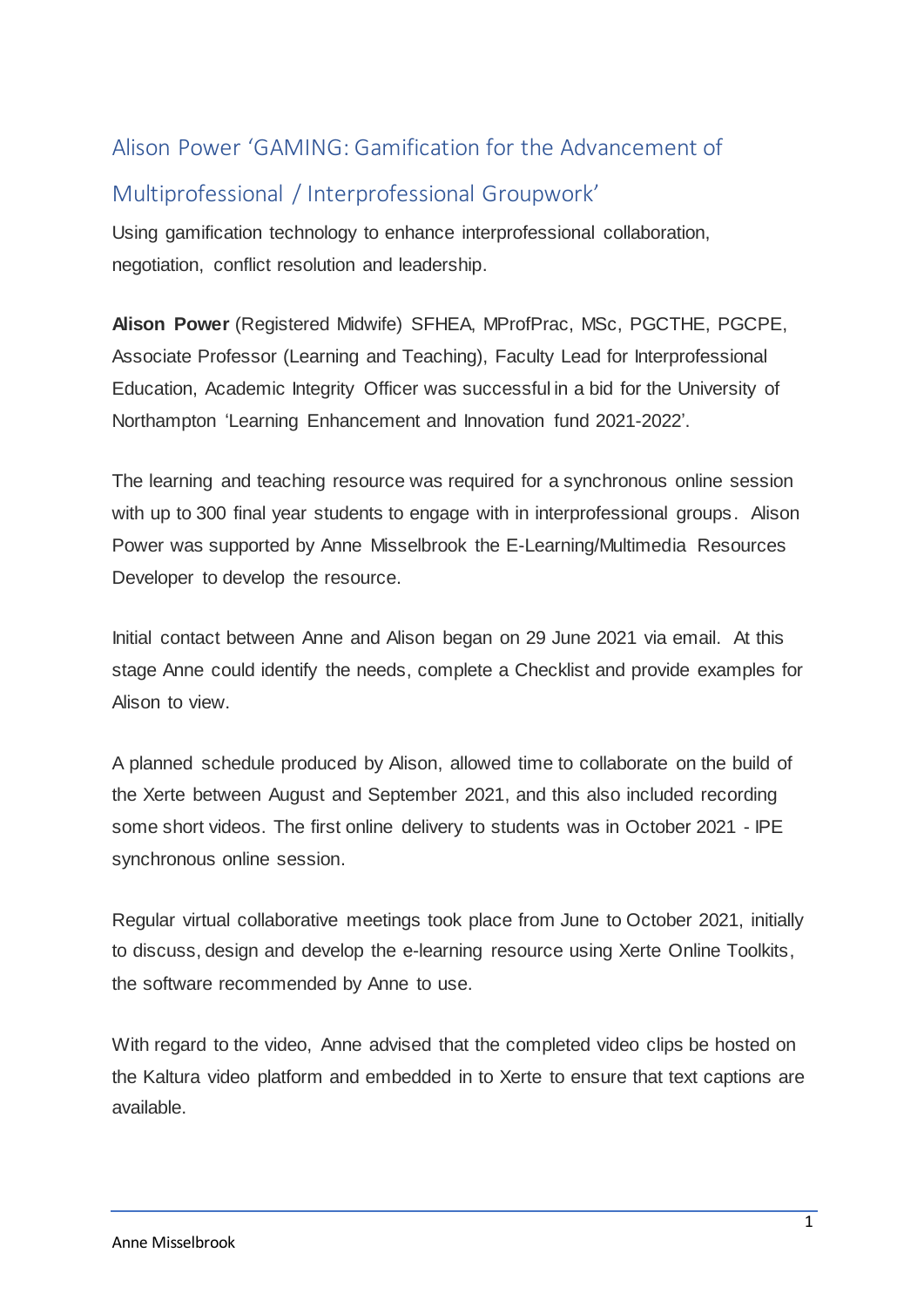Anne provided Alison with 1-2-1 training with Xerte in August and this is where Alison was introduced to page types and interactive elements of Xerte. The ability to collaborate with OneDrive documents in Xerte, provide a drag and drop activity, embed video clips, and link to resources were possible for Alison. Anne advised on the Xerte page types to use, instructional design for e-learning and technicalities.

On 13 August 2021 Alison invited colleagues, Robin Sturman-Coombs and Devon Rossetti to contribute and join virtual meetings, and Anne shared examples with the team.

On 20 August the filming was discussed and Anne and her colleague Richard Byles, a Learning Technologist, provided Alison and her colleagues with training in basic video production when the team attended the 'Record and edit video using tools available' virtual workshop session on 25 August 2021. Alison could then understand the fundamentals of filmmaking and the importance of having scripts for the actors and signed Performance Release forms by all those featuring in the videos.

Filming date was 7 September 2022 but Alison transferred the face to face filming to virtual online screen recording due to a close relation testing positive for COVID.

Consequently, the video was filmed by recording the gallery view on the computer screen. Thanks to Mark Allenby, Senior Lecturer in Social Work, we found the best way to do this was to use Snagit (https://www.techsmith.com/screen-capture.html) software to record the Microsoft Teams gallery view screen. Snagit allows you to capture your screen and camera. The recordings using Snagit were available as MP4 video files. The MP4 videos could then be uploaded to Kaltura, the University video platform, and the share embed code copied and pasted in to Xerte page type called Embed Content. The transcripts were produced and made available in the Xerte.

On 30 September the Xerte was uploaded to NILE ready for the live synchronous session with students on 6 October 2021.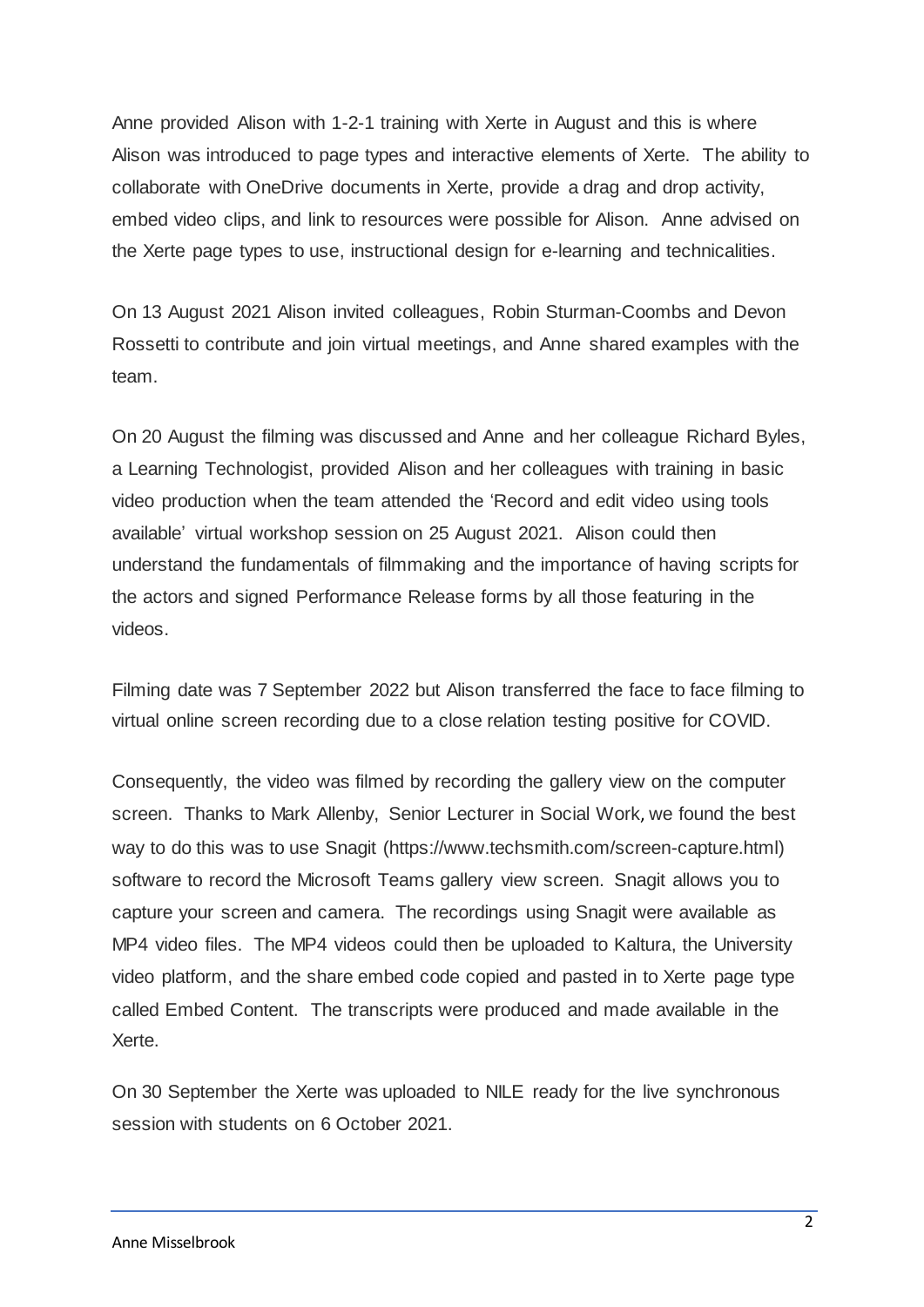## Reflections

#### Alison says:

"I worked with Anne when I had an idea that I wanted to introduce Gamification into the Inter-professional collaborative curriculum. Anne told me about the resources that would be able to deliver my vision and told me the parameters between which I could work, because obviously it needs to be user friendly for the students as well.

Anne in her role as E-Learning/Multimedia developer, she was so helpful, supportive, and gave me some really good pointers. And then once I got going and started using the tools that she suggested, she was there overseeing me, coaching me.

Anne really supported me in developing my own skills to learn how to use these different technologies, which I'll be able to take forward, in the development of future e-resources. I'm so grateful for Anne's help".

#### Anne says:

"Xerte Online Toolkits is a free browser-based software with a suite of tools used to create interactive online e-learning resources. Learners can participate in online activities on their device 24/7 with Wi-Fi/internet access.

#### Creating the resource

A large variety of page type templates enable the creator to provide a range of interactive e-tivities so that learners can be active in their online learning.

When the creator produces the Xerte e-learning resource, they are able to work collaboratively with peers on the project. The Xerte function called 'Shared Settings' enables colleagues to co-edit the Xerte in the Editor. This feature is of huge benefit to staff.

With the availability of Wi-Fi/internet access 24/7, Xerte Online Toolkits software is available 24/7 to create content, meaning the creator has the choice of where and when they work on their Xerte project, with the confidence of knowing that the result will be a professional look and feel e-learning resource.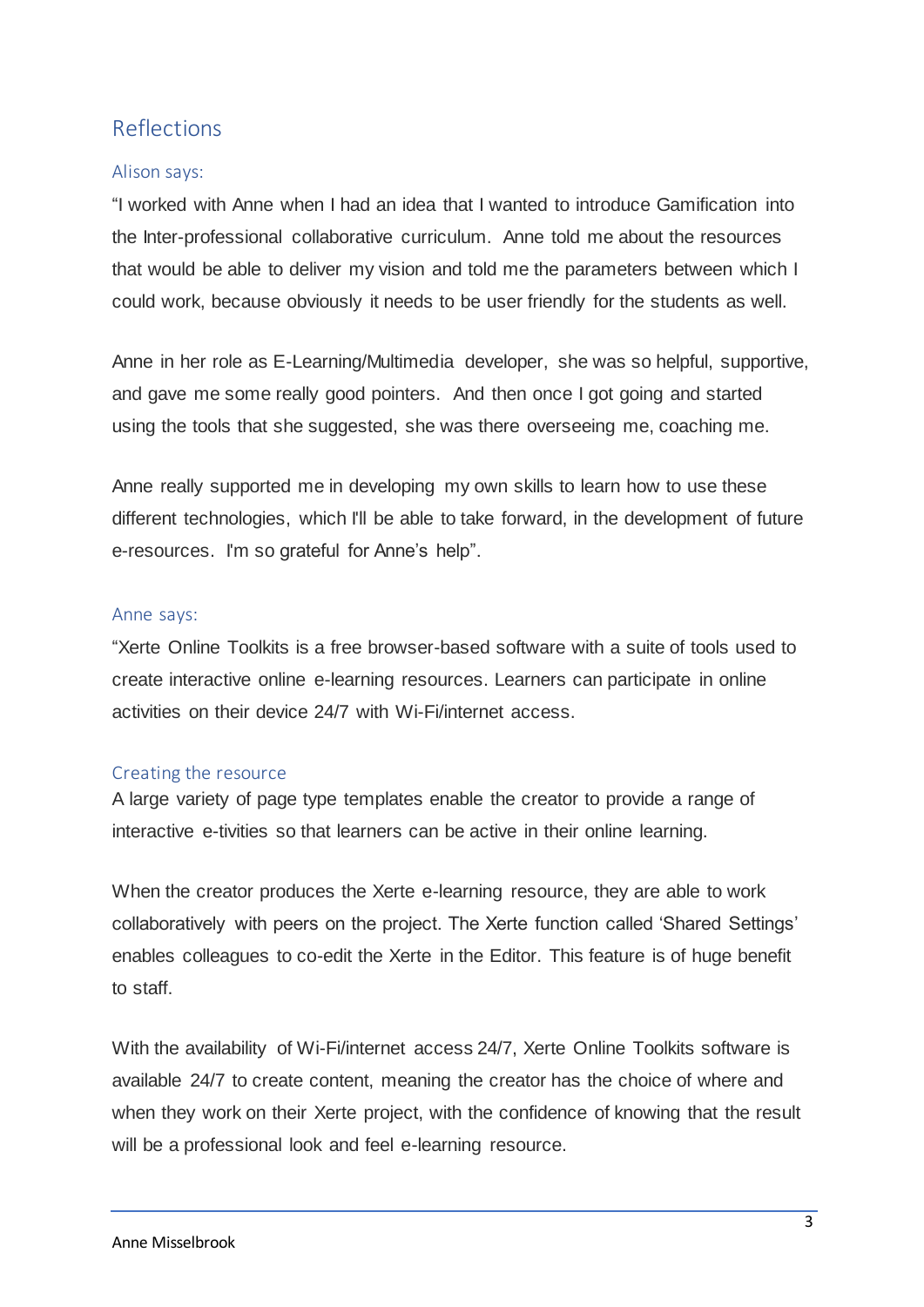#### Why is this Project unique?

What makes Alison Power's Xerte unique is that GAMING was built with student collaboration in mind.

Students can access the Xerte simultaneously whilst in the synchronous session, and work through the interactive tasks such as viewing pre-recorded video clips of individuals taking part in a game-based activity called 'Lost at Sea', followed by trigger questions, and group/individual reflections. Students are then provided with videos presented by expert contributors, followed by a drag and drop task to reinforce and seal learning. Following the drag and drop task, the learners work collaboratively on a shared PowerPoint slide embedded in to a Xerte page, where they in groups will edit the slides with their thoughts and opinions.

To confirm their learning, the final separate quiz task asks the learners to answer two questions in Mentimeter (https://www.mentimeter.com/) where the word cloud can provide instant evidence of learning.

This Xerte called 'GAMING - Gamification for the Advancement of Multiprofessional Interprofessional Groupwork' is a nicely packaged 'all in one' resource with a logical linear sequence flow offering plenty of participation with online e-tivities.

After the synchronous live 'real-time' session, the Xerte e-learning resource is available to learners on the Virtual Learning Environment (VLE) as a revision resource to play again and again.

A well planned Xerte resource which encompasses good instructional design, ensuring that the Xerte is intuitive to use".

## Students say:

Students feedback on the technology:

#### **"Each page explained each task clearly"**